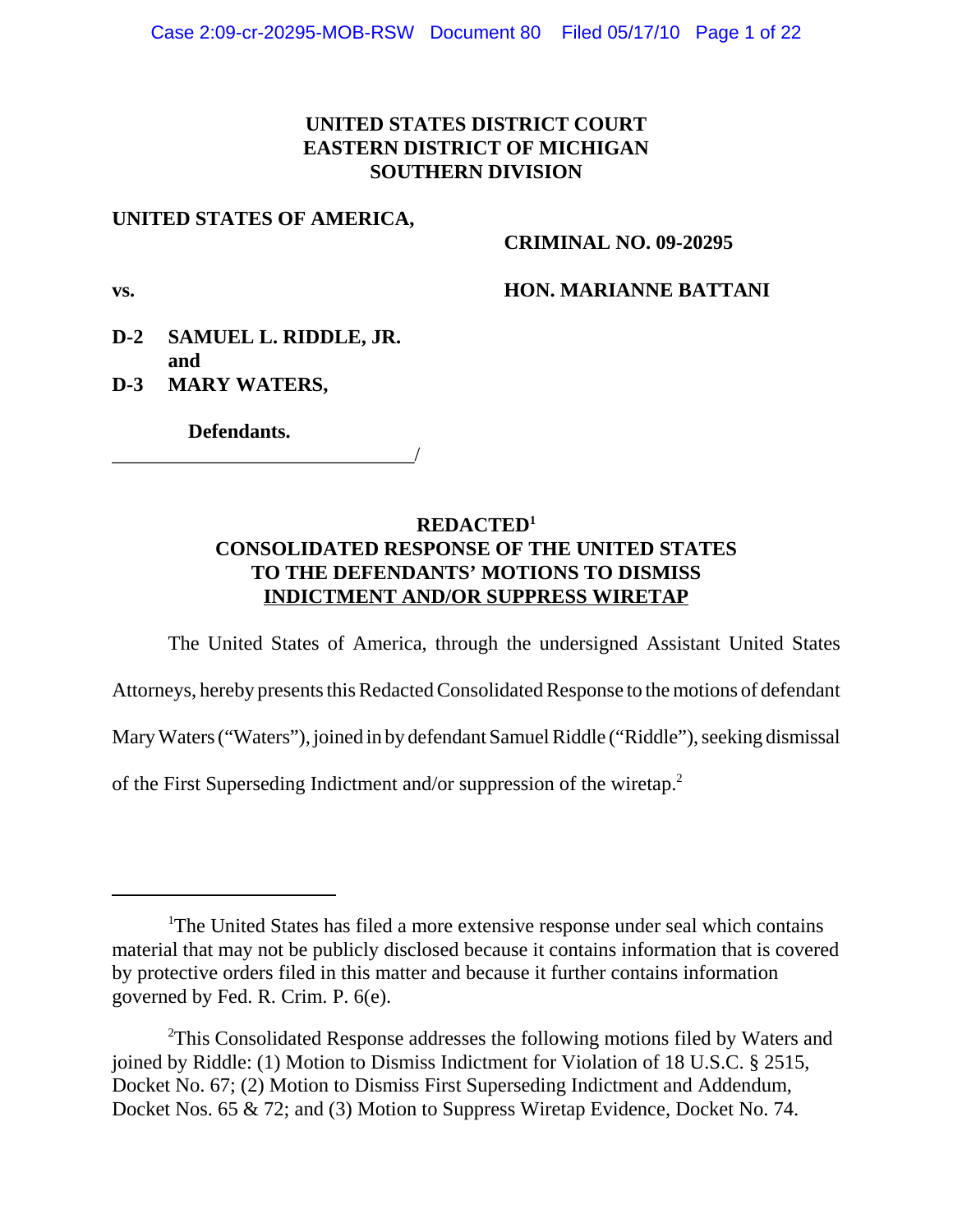### **I. INTRODUCTION**

In a scattershot approach, Waters seeks suppression of the wiretap and dismissal of the Indictment. First and most importantly, Waters seeks to suppress the wiretap by picking at, mischaracterizing, and/or ignoring the affidavits supporting the wiretap in this case. What Waters fails to do, however, is address the standard to be applied in examining the decisions by [the district court judges] to authorize the wiretaps. Under the great deference afforded to the issuing judges' determinations of probable cause, the wiretaps here easily withstand scrutiny given the vast array of criminal activity by Riddle detailed in the affidavits. Furthermore, upon closer examination, Waters' various complaints about portions of the affidavits are misleading and do not accurately reflect the information that was presented to [the district court judges] about the

### **[Redacted to comply with the protective order and Fed. R. Crim. P. 6(e).]**

After careful review of the affidavits presented to these judges, the United States respectfully requests that this Court deny the motion to suppress. Similarly, Waters' motions to dismiss the Indictment are without merit. In some respects, Waters seeks either to litigate Rule 29 issues pretrial or to apply legally unsupported interpretations of 18 U.S.C. § 666. Waters also seeks to use technical or ministerial errors as the basis for dismissal despite contrary legal authority. These motions should be denied.

Even aside from the merits of defendant Waters' motions, counsel for Waters has violated at least two Orders of this Court by revealing a significant amount of sealed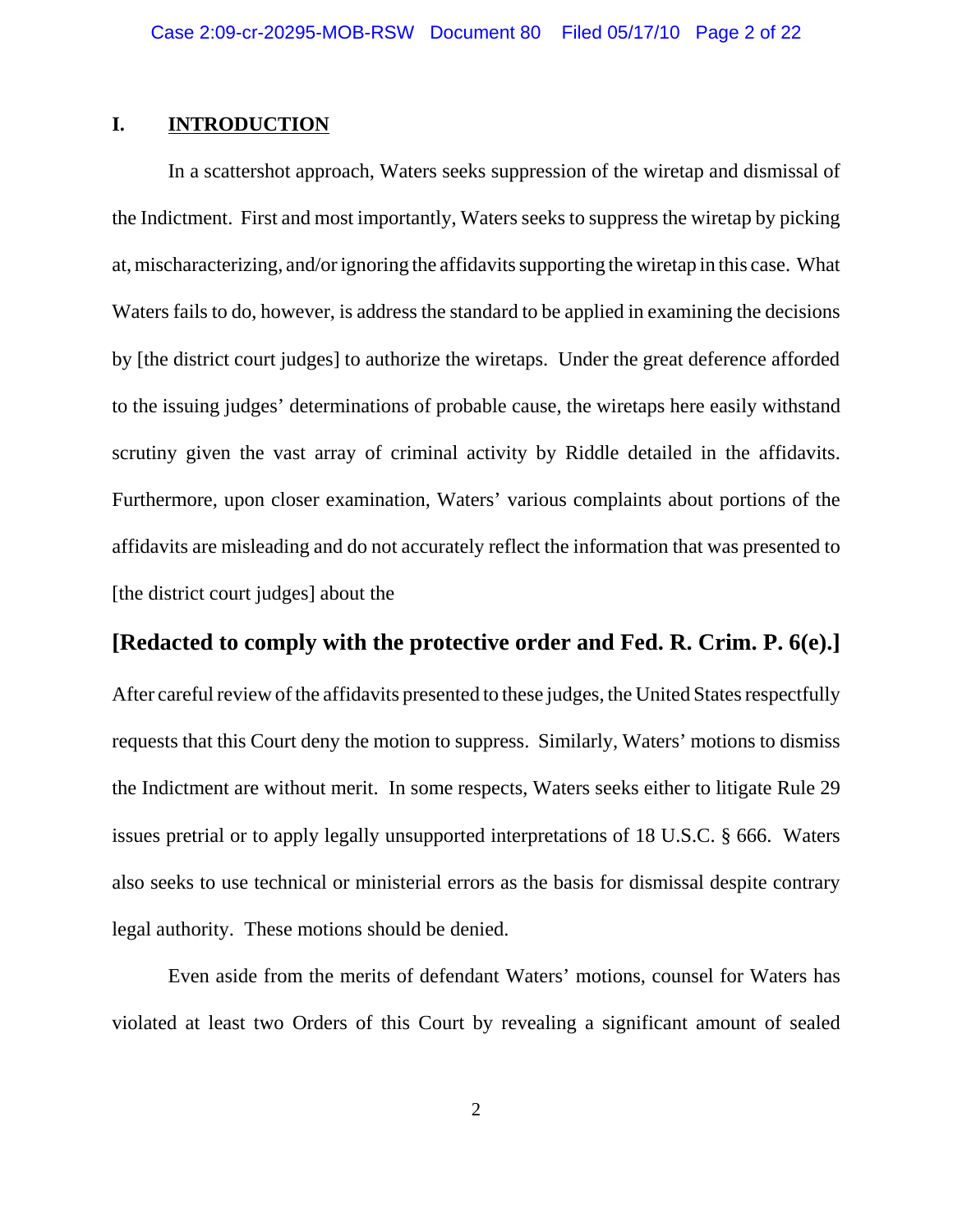information in his public filings. $3$ 

### **II. BACKGROUND**

#### **A. Start of the Obstruction of Justice Investigation**

In approximately November 2004, the FBI began conducting a corruption investigation of various City of Detroit elected officials and private persons. In July 2005, the U.S. Attorney's Office for the Eastern District of Michigan began utilizing a federal grand jury to assist the FBI in this investigation.

# **[Redacted to comply with the protective order and Fed. R. Crim. P. 6(e).]**

Sometime in December 2007, Riddle stopped acting as the Chief of Staff for Monica Conyers.

## **D. The Wiretap Ends and the Interceptions Are Examined In Detail**

The wiretap ended on January 9, 2008. At that time, the FBI continued its investigations into both the obstruction of justice case, as well as the extortion/bribery/honest services fraud. One part of these investigations was the FBI's further review of telephone calls intercepted during

# **[Redacted to comply with the protective order and Fed. R. Crim. P. 6(e).]**

<sup>&</sup>lt;sup>3</sup>On September 3, 2009, this Court issued an Order limiting the disclosure of the wiretap materials produced in discovery in this case. In addition, this Court issued an Order sealing the contents of the government's motion regarding the attorney conflict of interest issue. Obviously, counsel for Waters should have filed his motions or portions of these motions under seal since they cite information from the wiretap materials and the government's sealed motion, including publicly disclosing the names of confidential informants and witnesses.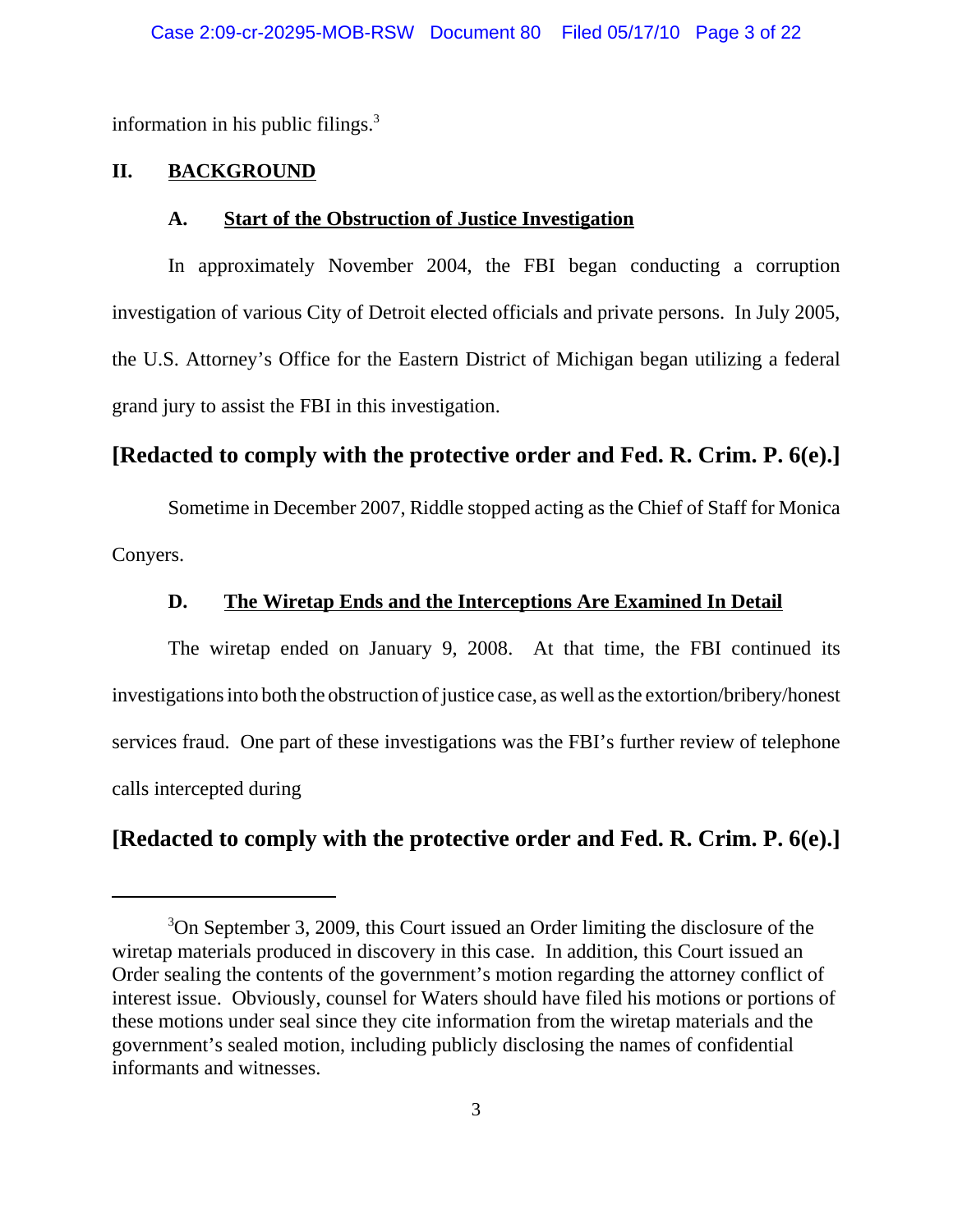#### Case 2:09-cr-20295-MOB-RSW Document 80 Filed 05/17/10 Page 4 of 22

, combined with follow up investigation regarding the reviewed and intercepted calls. Given that there were a large number of intercepted calls, this process was lengthy.

One part of this post-wiretap investigation was the review of the calls involving City of Southfield City Councilman William Lattimore ("Lattimore") and the relocation of a jewelry store in Southfield. Based on reviews of the intercepted calls between Riddle and Lattimore, FBI agents interviewed Lattimore on March 3, 2009. At that time, Lattimore confessed to taking bribes from Riddle and Waters. Subsequently, Lattimore agreed to plead guilty to taking a bribe, in violation of 18 U.S.C. § 666.

#### **III. ARGUMENT**

#### **A. Motion to Suppress Wiretap Evidence (Docket No. 74)**

In her motion to suppress the wiretap, Waters seeks to raise a whole host of issues ranging from typographical errors to allegations of misconduct, hoping that something will stick. As set forth below, however, the wiretap applications and affidavits were thorough and candid documents. The detailed and extensive evidence presented to [the district court judges] by the FBI provided more than a substantial basis to support probable cause in support of the wiretap Orders issued by these two district judges. Under Sixth Circuit precedent, the probable cause determinations of these two judges are owed "great deference." Furthermore, Waters does not present any colorable claim that Agent sought to mislead these two judges, or that any technical issues she raises undermine the basis of the wiretap. As a result, Waters' motion to suppress the wiretap should be denied.

## **[Redacted to comply with the protective order and Fed. R. Crim. P. 6(e).]**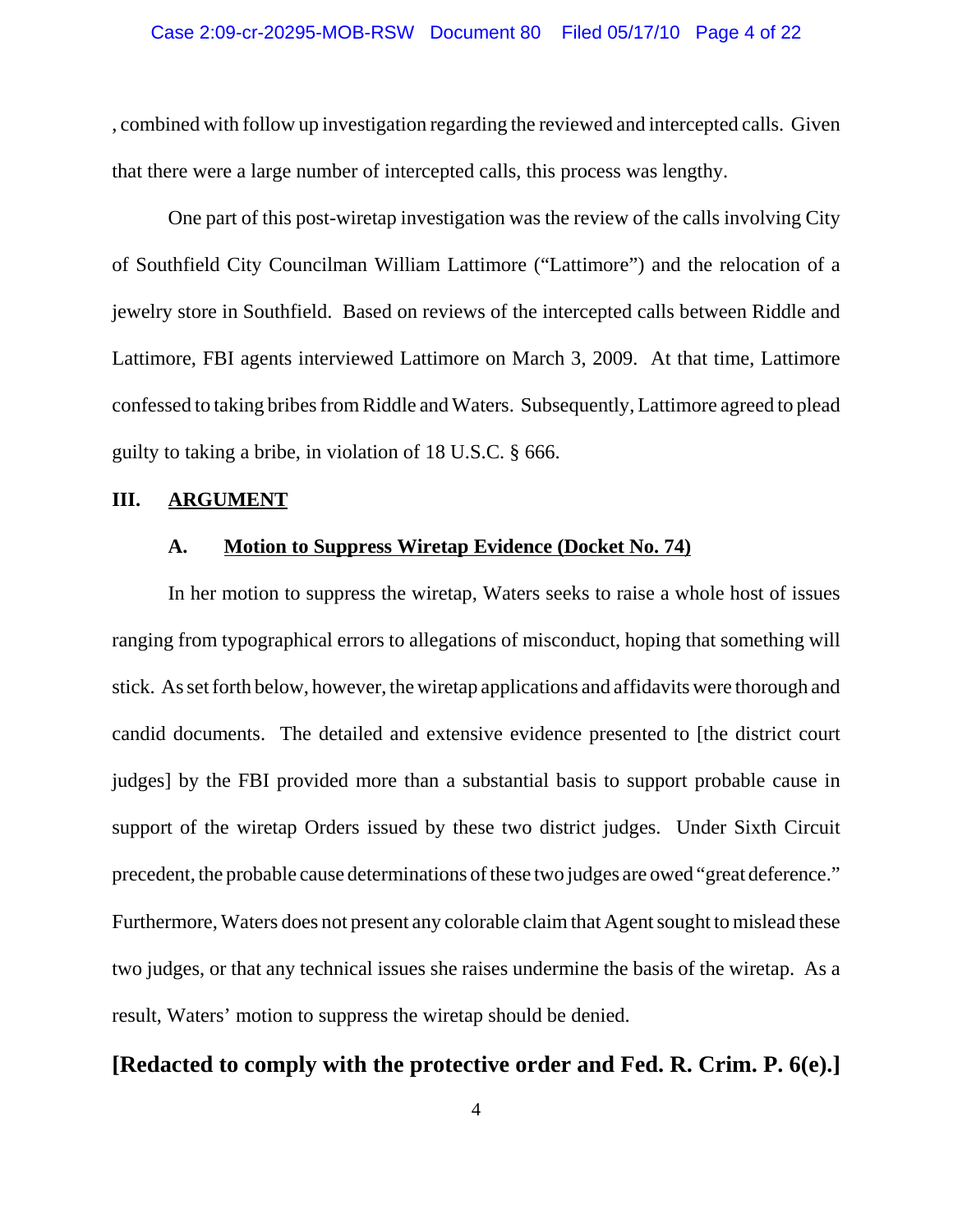All the courts that have addressed the issue have rejected suppression of the wiretap as a remedy. See, e.g., United States v. Wesley, 2009 WL 395279, at \*2-3 (D. Kan. 2009); United States v. Lopez, 2008 WL 2156758 (C.D. Cal. 2008) (dismissing the impact of citing an expired designation order); United States v. Tinnin, 2008 WL 1786991, at \*9 (D. Minn. 2008) ("The application's mere reference to a revoked designation order, when a new order containing the same authorizations was in place, did not compromise the statutory scheme so as to make the interception unlawful."). Instead, the courts have held that the reference to the revoked Order was a ministerial mistake that does not impair the objectives of Title III so as to warrant suppression. See United States v. Chavez, 416 U.S. 562, 570 (1974) (suppression not required even though application did not correctly identify the individual authorizing the application). Under these circumstances, the wiretap should not be suppressed on this basis.

In the same way, Waters' argument that Attorney General Gonzales' resignation from office somehow caused the relevant Attorney General Order to lapse is without merit, and this argument has also been repeatedly rejected by the Sixth Circuit and other courts. United States v. Lawson, 780 F.2d 535, 539 (6th Cir. 1985) (citing numerous cases).

## **3. There Was A Substantial Basis for the Decisions of [the district court judges] that the Wiretap Applications Were Supported By Probable Cause**

## **a. Standard of Review for Suppression of Wiretap Based on A Lack of Probable Cause**

To warrant suppression based on a lack of probable cause, Waters must show that the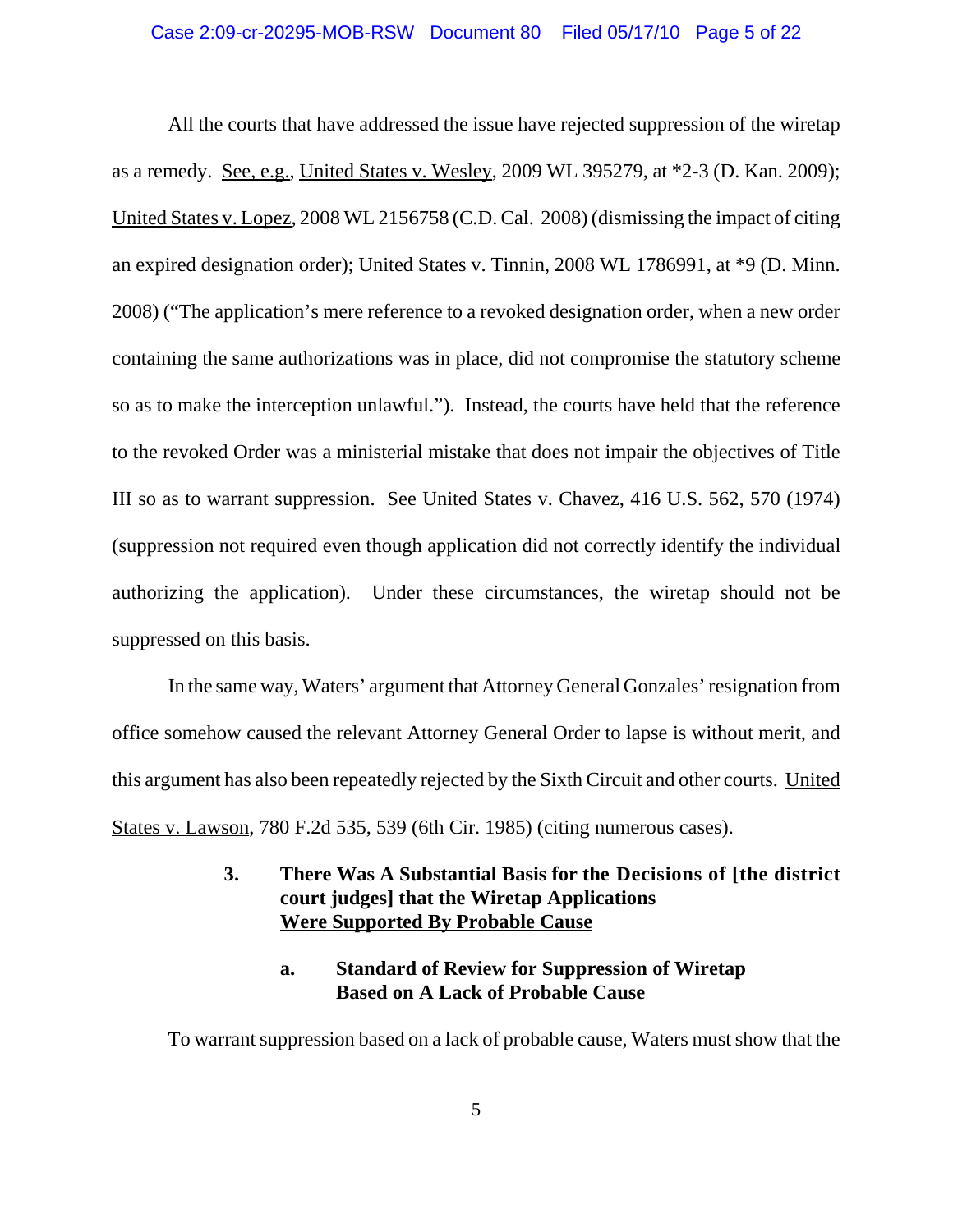# Case 2:09-cr-20295-MOB-RSW Document 80 Filed 05/17/10 Page 6 of 22

district judges who approved the wiretaps, abused their discretion in approving the applications. United States v. Alfano, 838 F.2d 158, 163 (6th Cir. 1988). In determining whether probable cause was established, this Court must examine the application under the totality of the circumstances in a "reasonable fashion and common sense manner." Id. at 161. This Court must accord "great deference" to the issuing judge's determination of probable cause because "reasonable minds frequently may differ on the question of whether a particular affidavit established probable cause." United States v. Giacalone, 853 F.2d 470, 479 (6th Cir. 1988). "Even if a subsequent trial judge or reviewing court arrives at a different conclusion, suppression of the evidence is not required or warranted." United States v. Gray, 372 F. Supp.2d 1025, 1039-40 (N.D. Ohio 2005), aff'd, 521 F.3d 514 (6th Cir. 2008); see Alfano, 838 F.2d at 162. The trial court reviewing the issuing judge's decision must uphold the finding of probable cause if the record contains a "substantial basis" for "concluding that probable cause existed." United States v. Lambert, 771 F.2d 83, 92 (6th Cir. 1985). Deference does not apply when the issuing judge is given misleading information. United States v. Gray, 521 F.3d 514, 524 (6th Cir. 2008).

Thus, as set forth above, the standard for a trial court's review of the issuing judge's determination of probable cause is extremely deferential to the issuing judge's original decision. In this instance, the applications easily establish that there was a substantial basis for [the district court judges'] determinations of probable cause. [The district court judges] did not abuse their discretion in issuing the orders, and the wiretap should not be suppressed on the basis of a lack of probable cause.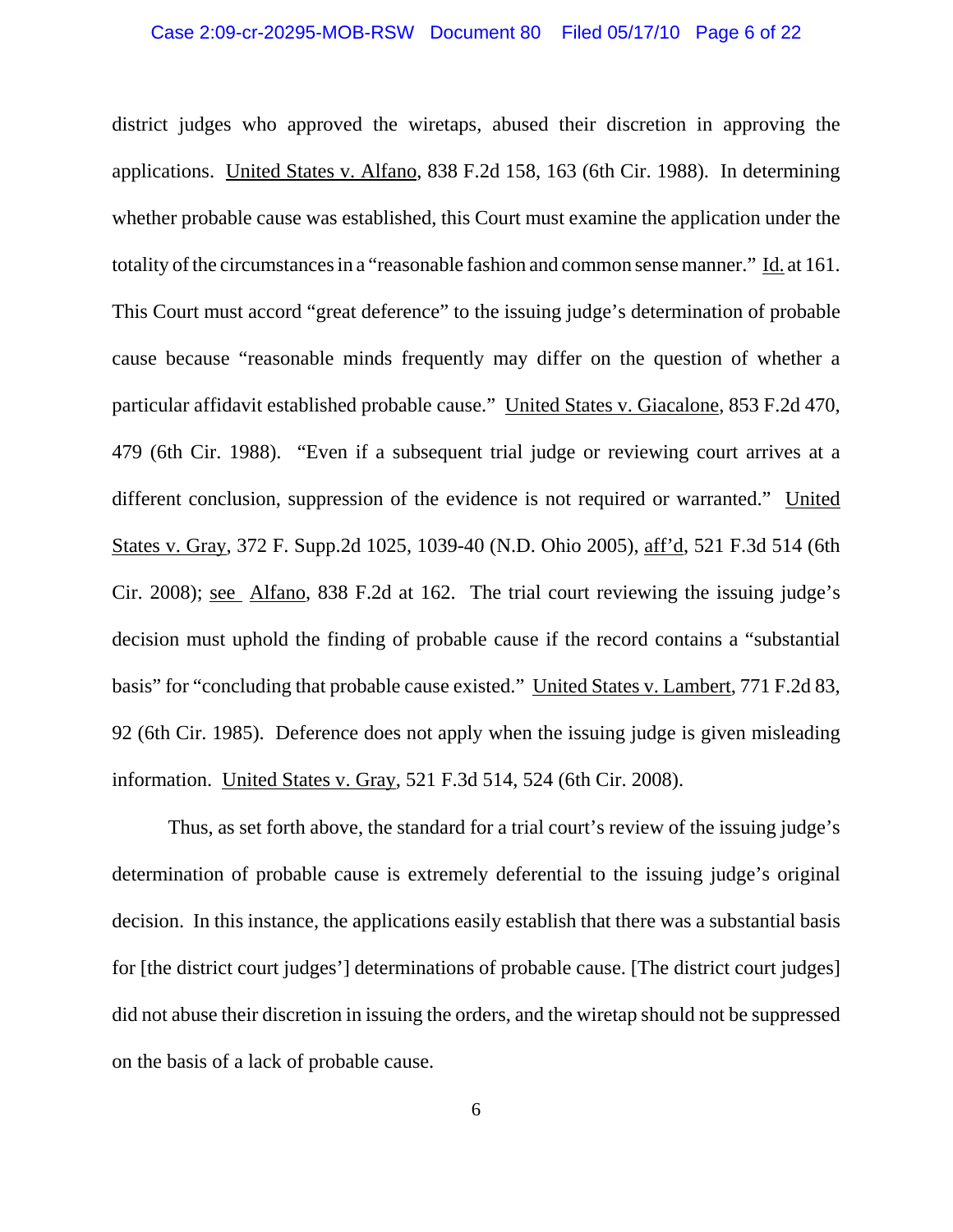## **b. [The District Court Judges] Did Not Abuse Their Discretion In Finding that The Wiretap Applications Were Supported By Probable Cause**

As set forth below, there was more than a substantial basis to support [the district court judges'] probable cause determinations as to the wiretap applications in this case.

## **[Redacted to comply with the protective order and Fed. R. Crim. P. 6(e).]**

 In Waters' motion, she unfairly criticizes the affidavits for being redundant. To be sure, when seven months of affidavits are reviewed at one time, the repetition is noticeable. However, when either [of the district court judges] reviewed the affidavits every thirty days, it would obviously be important that they be reminded of earlier calls that give meaning to the most recent calls.

## **[Redacted to comply with the protective order and Fed. R. Crim. P. 6(e).]**

 Because they will be reviewed together, instead of at thirty day intervals, the calls to put them in context will not be repeated. These verbatim excerpts from the affidavits do not include all of the calls. The entire affidavits themselves also are attached for the Court's review. See Exhibits A-G. In the Addendum, explanations and summaries are in italics. Additionally, significant facts are emphasized.

### **[Redacted to comply with the protective order and Fed. R. Crim. P. 6(e).]**

### **4. Waters' Various Allegations Asserting that the FBI Sought to Mislead [the District Court Judges] Are Wholly Without Merit**

In the face of the substantial evidence of probable cause supporting [the district court judges'] decisions to authorize the wiretaps in this case, Waters seeks to create the illusion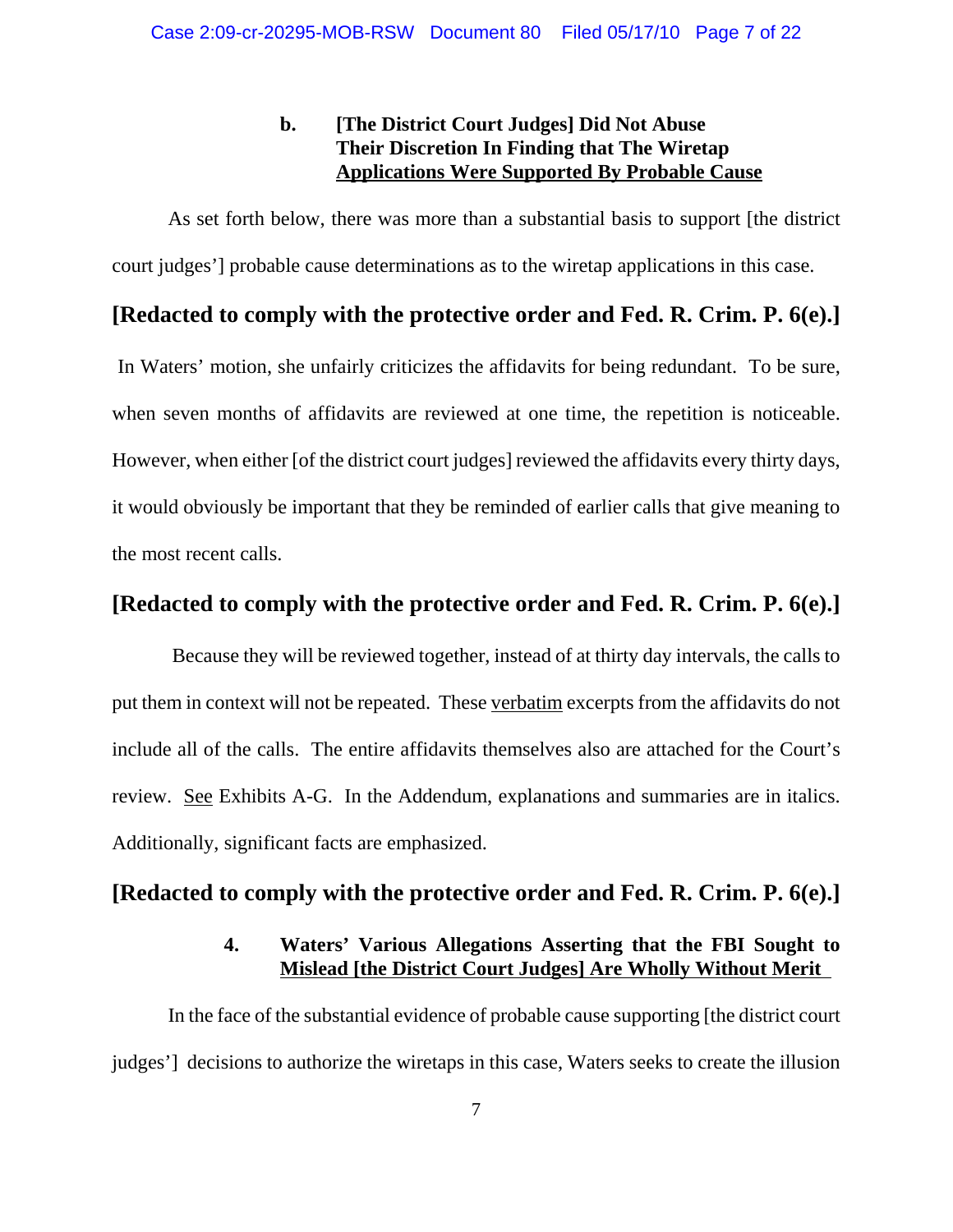#### Case 2:09-cr-20295-MOB-RSW Document 80 Filed 05/17/10 Page 8 of 22

that the FBI was misleading these judges. In fact, however, Waters can only rely on typographical errors, and Waters seeks herself to mislead this Court concerning the nature of the wiretap affidavits. Waters cannot establish that Agent sought to mislead [the district court judges] , and, in fact, Waters does not even request a Franks hearing. In all likelihood, this is because Waters recognizes that she cannot satisfy the standard necessary for such a hearing. Set forth below is the Franks standard, as well as a brief discussion of a number of the various allegations raised by Waters in her motion to suppress. None of these allegations, however, serve to undermine the district judges' decisions to authorize the wiretaps.

#### **a. Threshold Standard for a Franks Hearing**

Instead of requesting a Franks hearing, Waters argues that her unsupported allegations of misconduct somehow undercut the probable cause supporting issuance of orders authorizing the wiretaps. Waters cannot meet the standard under Franks. In order to be entitled to a hearing under Franks v. Delaware, 438 U.S. 154 (1978) for the purpose of testing the validity of the wiretap affidavits in this case, Waters must be able to "make a substantial preliminary showing that (1) a false statement, (2) knowingly and intentionally, or with reckless disregard for the truth, was included in the affidavit, and (3) the allegedly false statement is necessary to the finding of probable cause." United States v. Poulsen, 2008 WL 728440, at \*4 (S.D. Ohio 2008); see United States v. Ranney, 298 F.3d 74, 78 (1st Cir. 2002). Thus, in this case, Waters would have to make a "substantial preliminary showing" that Agent Lubisco made the purportedly false statements intentionally or with reckless disregard for their truth. Without competent proof that Agent Lubisco acted with the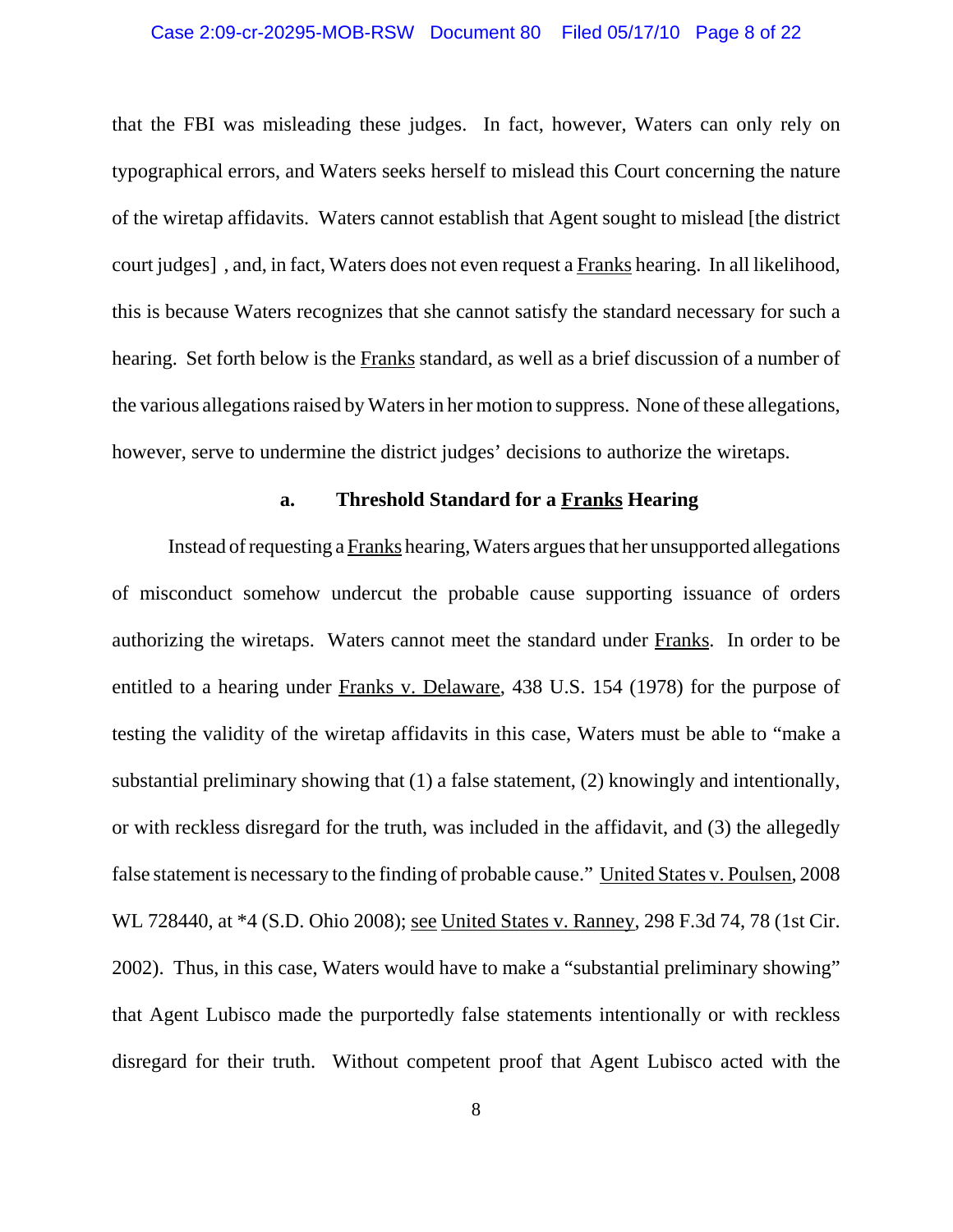requisite state of mind, Waters could not seek a Franks hearing or seek suppression of the wiretaps. Poulsen, 2008 WL 728440, at \*4; see Franks, 438 U.S. at 131-32 (stating that a defendant's "allegations must be accompanied by an offer of proof," such as "[a]ffidavits or sworn or otherwise reliable statements of witnesses"). Without such a showing, Waters has no basis to obtain a Franks hearing, and she has not even requested such a hearing because she cannot meet the standard.

#### **b. Waters' Allegations Are Baseless**

Throughout his motion, counsel for Waters makes various allegations that Agent withheld information or sought to mislead [the district court judges]. Upon further examination, however, these allegations are without merit. See United States v. Gray, 372 F. Supp.2d 1025, 1041 (N.D. Ohio 2005) (district court rejected defendant's various claims that the wiretap affidavit contained falsehoods after the court actually examined the affidavit and determined that the defendant's claimed falsehoods were inaccurate).

## **[Redacted to comply with the protective order and Fed. R. Crim. P. 6(e).]**

Waters' argument that intercepting journalists is somehow improper also is without basis. Nowhere in his motion does counsel for Waters cite any statute or case prohibiting or limiting such interceptions. There is absolutely no requirement in Title III or elsewhere requiring that permission be sought from the court before intercepting calls with journalists. Instead, counsel for Waters cites the U.S. Attorney Manual and its policy against issuing subpoenas to reporters absent prior approval. Even if the manual counseled against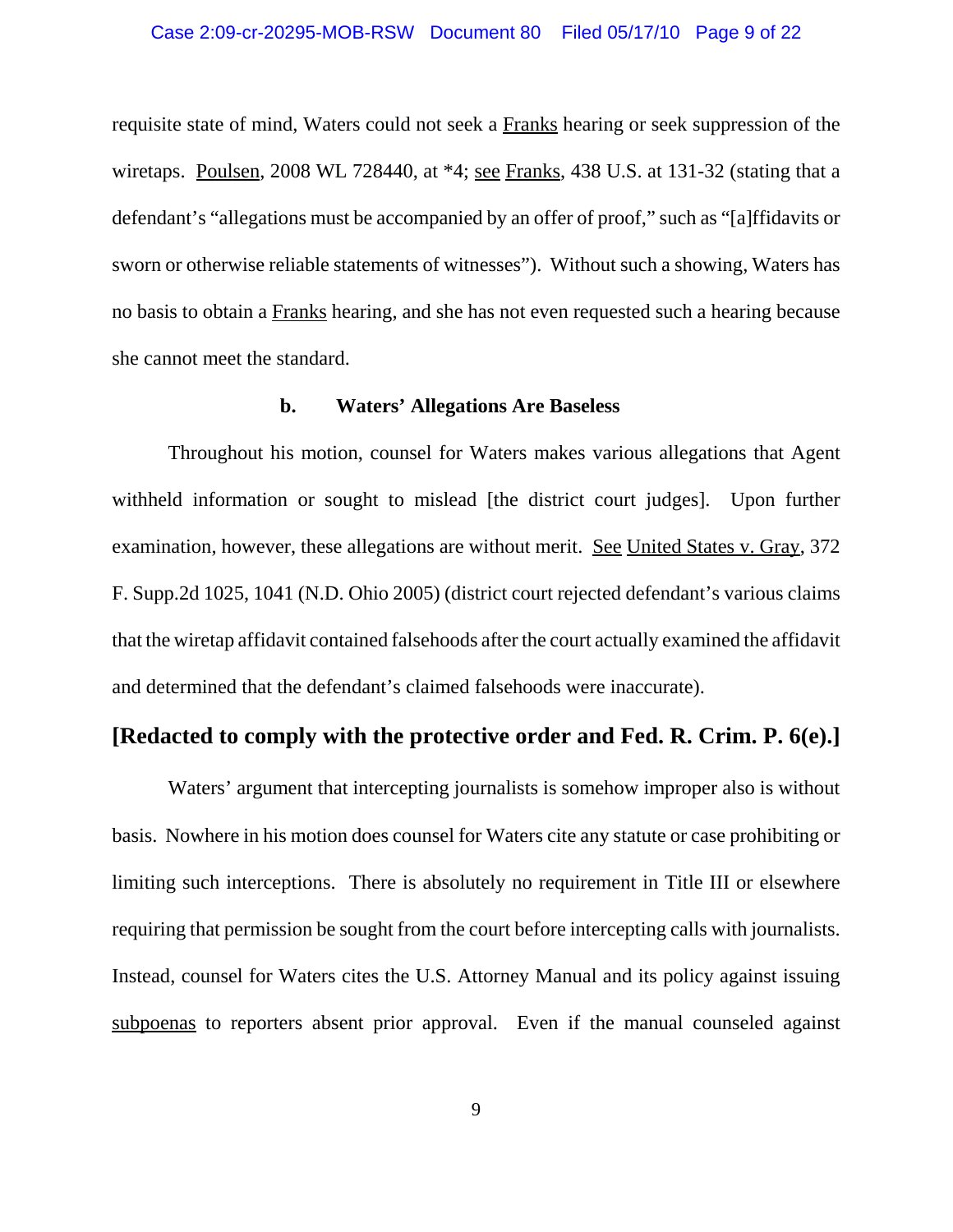#### Case 2:09-cr-20295-MOB-RSW Document 80 Filed 05/17/10 Page 10 of 22

interception of journalists, which it does not, the "Sixth Circuit has held that the U.S. Attorney's Manual does not provide rights to third-parties which can be enforced in a civil or criminal proceeding." United States v. Garcia-Guia, 2009 WL 1324223, at \*4 (S.D. Ohio 2009). Nowhere, however, does counsel for Waters cite any prohibition, legal, constitutional, or otherwise, blocking law enforcement from intercepting journalists over a Title III wiretap. In fact, the U.S. Attorney's Manual contains nothing stating that Title III wiretaps cannot be used to intercept journalists.

The circumstances of this investigation illustrate why there is no such prohibition.

### **[Redacted to comply with the protective order and Fed. R. Crim. P. 6(e).]**

#### **a. Issuing Court Given Deference In Deciding Issue of Necessity**

A true necessity claim argues that the government failed to try investigative techniques other than electronic surveillance, or that the government failed to show why the conventional investigative techniques were likely to have failed if tried or been too dangerous. See 18 U.S.C. § 2518(1)(c) (wire application must contain "a full and complete statement as to whether or not other investigative procedures have been tried and failed or why they reasonably appear to be unlikely to succeed if tried or to be too dangerous"); United States v. Stewart, 306 F.3d 295, 304 (6th Cir. 2002) (purpose of necessity requirement is to show "the issuing judge of the difficulties involved in the use of conventional techniques").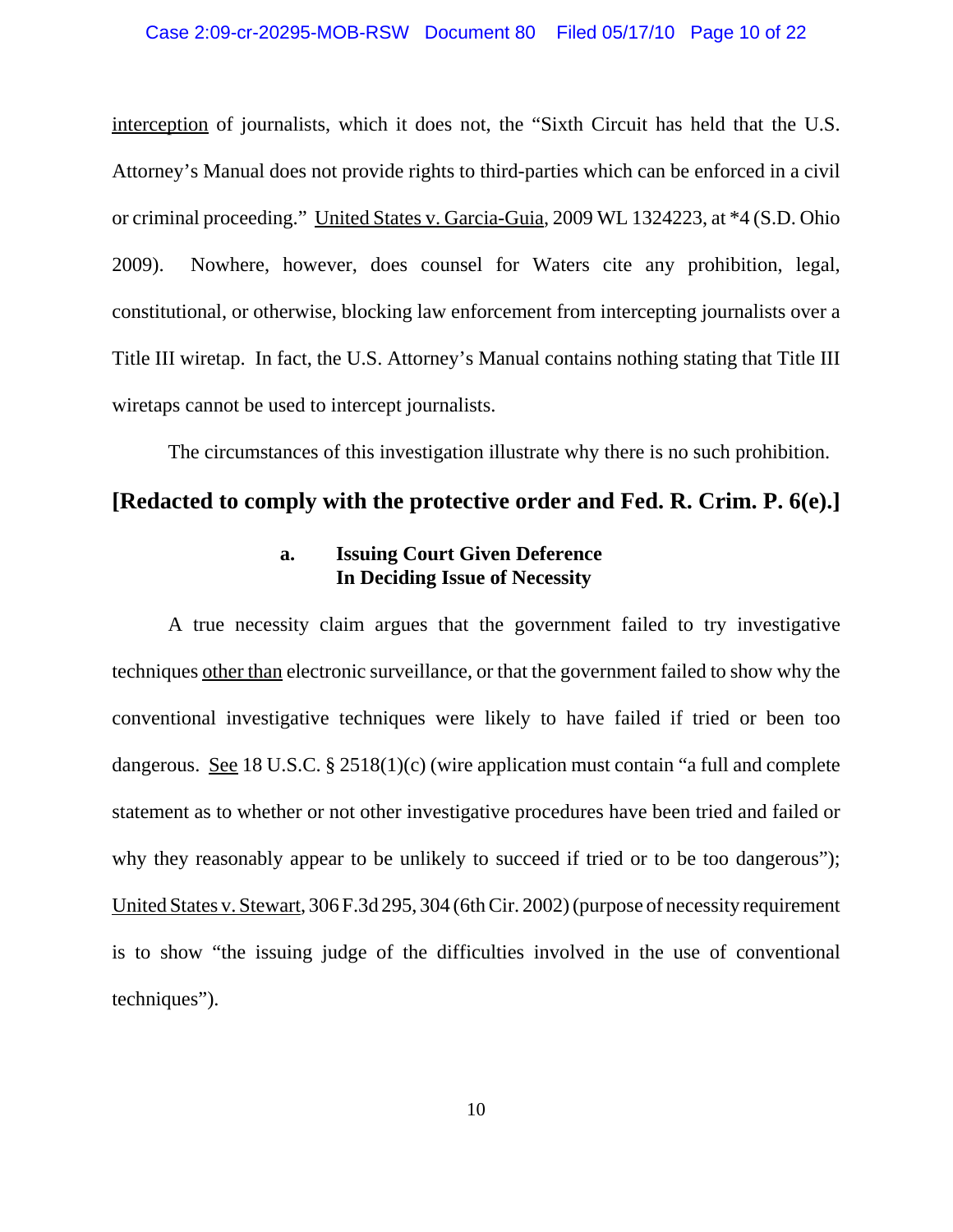The requirement of "necessity" in the wiretap statute exists to ensure that investigators use the tool of electronic surveillance "with restraint" and not as the "initial step in criminal investigations." United States v. Giordano, 416 U.S. 505, 515 (1974). The Sixth Circuit has not required that investigators have actually tried alternative techniques and failed:

All that is required is that the investigators give serious consideration to the non-wiretap techniques prior to applying for wiretap authority and that the court be informed of the reasons for the investigators' belief that such nonwiretap techniques have been or will likely be inadequate.

United States v. Alfano, 838 F.2d 158, 163-64 (6th Cir. 1988). In fact, the Sixth Circuit and other appellate courts have characterized the government's burden to establish compliance with Section 2518(c)(1) as "not great." United States v. Landmesser, 553 F.2d 17, 20 (6th Cir. 1977).Hence, in determining whether other investigative methods are inadequate in a given case, the issuing judge has broad discretion. Id. at 20. "[T]he only requirement is that there be a 'factual predicate' in the affidavit" for concluding that other investigative techniques are likely inadequate given the particular investigation." Id. at 20. Its purpose is "simply to inform the issuing judge of the difficulties involved in the use of conventional techniques." Id.

## **[Redacted to comply with the protective order and Fed. R. Crim. P. 6(e).]**

#### **B. Motion to Dismiss First Superseding Indictment (Docket Nos. 65 & 72)**

In support of her motions to dismiss the First Superseding Indictment, Waters advances various grounds attacking the wiretap and the grand jury, and arguing that the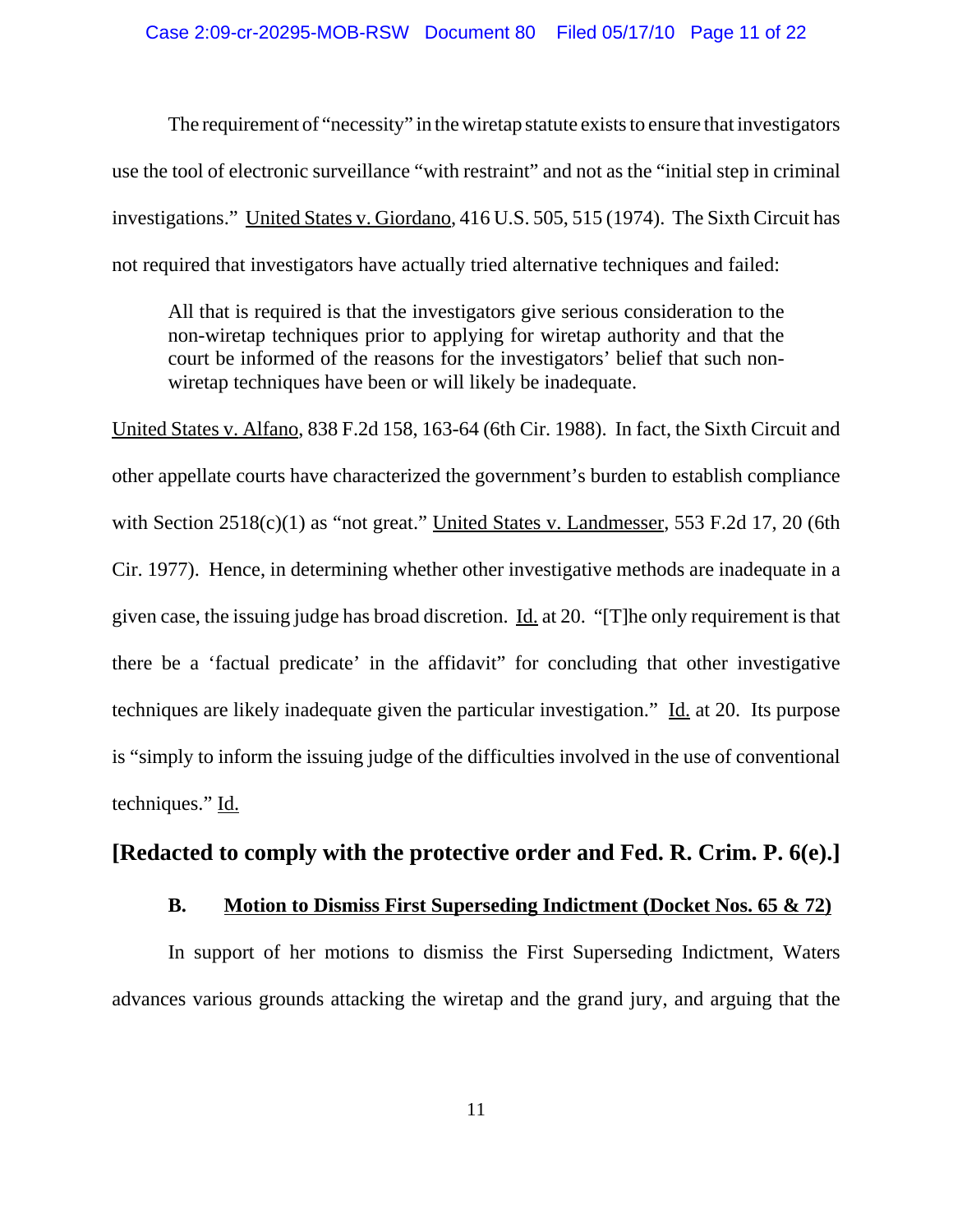Indictment fails to state a claim. As set forth below, each of Waters' claims do not support dismissal of the Indictment, and her motions should be denied.

#### **1. There Is No Basis For Dismissal Under Section 2517(5)**

### **[Redacted to comply with the protective order and Fed. R. Crim. P. 6(e).]**

 In addition, the Sixth Circuit and a number of other courts of appeals hold that even if there had been an improper disclosure under Section 2517(5), such disclosure cannot serve as the basis for a dismissal or suppression of the wiretap interceptions.

#### **[Redacted to comply with the protective order and Fed. R. Crim. P. 6(e).]**

### **b. Even Without the Order, Improper Disclosure Is Not A Proper Basis for Dismissal in the Sixth Circuit**

## **[Redacted to comply with the protective order and Fed. R. Crim. P. 6(e).]**

 In Resha v. United States, 767 F.2d 285,288 (6th Cir. 1985), the Sixth Circuit held that the suppression of a wiretap is not the proper remedy for violating the provisions of Section 2517. The court stated that Title III "does not authorize suppression for disclosures of such information even if they violate § 2517," but that "suppression was a remedy reserved for unlawful interceptions." Id. at 288 (emphasis in original). In so holding, the Sixth Circuit relied on and cited the decision in United States v. Vento, 533 F.2d 838, 855 (3d Cir. 1976), where the Third Circuit held that a "'motion to suppress does not appear to lie when the complaint is one of improper disclosure, rather than one of unlawful interception.'" Resha, 767 F.2d at 289.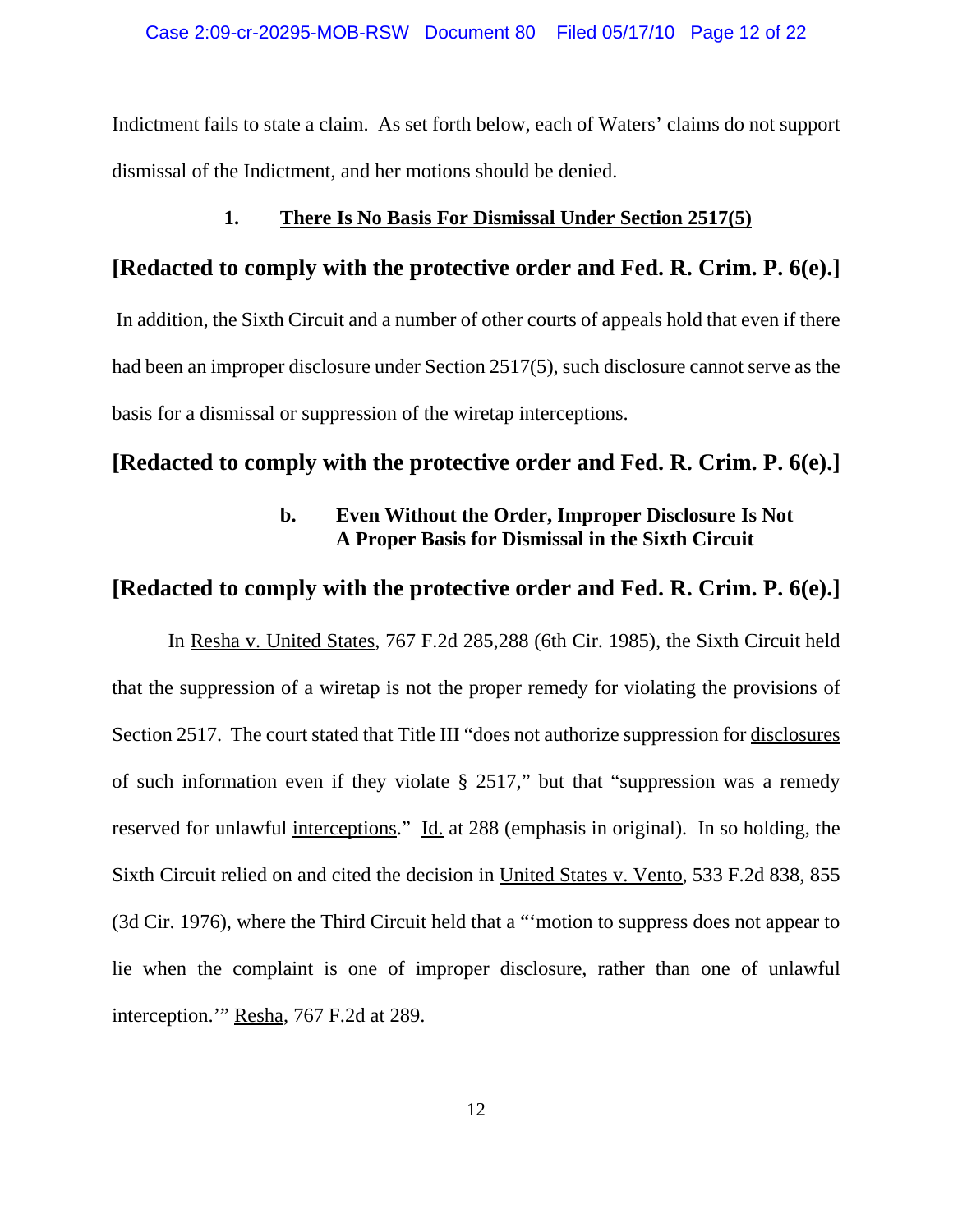Other courts have similarly held that a violation of Section 2517(5) is not grounds for suppression of a wiretap or dismissal of an indictment. See, e.g., United States v. Barnes, 47 F.3d 963, 965 (8th Cir. 1995); United States v. Williams, 124 F.3d 411, 426-27 (3d Cir. 1997); United States v. Cardall, 773 F.2d 1128, 1134 (10th Cir. 1985). Thus, although Waters seeks to rely upon the decisions in United States v. Marion, 535 F.2d 697 (2d Cir. 1976) and United States v. Brodson, 528 F.2d 214 (7th Cir. 1976), the law in the Sixth Circuit is to the contrary.<sup>4</sup> As a result, Waters' motion should be denied on this additional basis.

#### **2. There Was No Misuse of the Grand Jury**

Without citing any authority or legal basis for dismissal of the indictment, defendant Waters claims that she testified before the same grand jury that indicted her. However, this claim is just factually wrong.

## **[Redacted to comply with the protective order and Fed. R. Crim. P. 6(e).]**

Similarly, defendant Waters' contradictory claim that she wanted and tried to testify before the grand jury that indicted her, but that the government refused to allow her to testify, is also incorrect. The fact is that Waters never asked or offered in any way to appear and testify before the grand jury investigating the Southfield bribery. Even if she had, however, the law is clear that targets of grand jury investigations have no right to testify before the

<sup>&</sup>lt;sup>4</sup>Waters' reliance on the decision in United States v. Carlberg, 602 F. Supp. 583 (W.D. Mich. 1984) is misplaced because Carlberg was decided before the Sixth Circuit issued its decision in Resha and the government in Carlberg, unlike in this case, never sought approval from the court under Section 2517(5).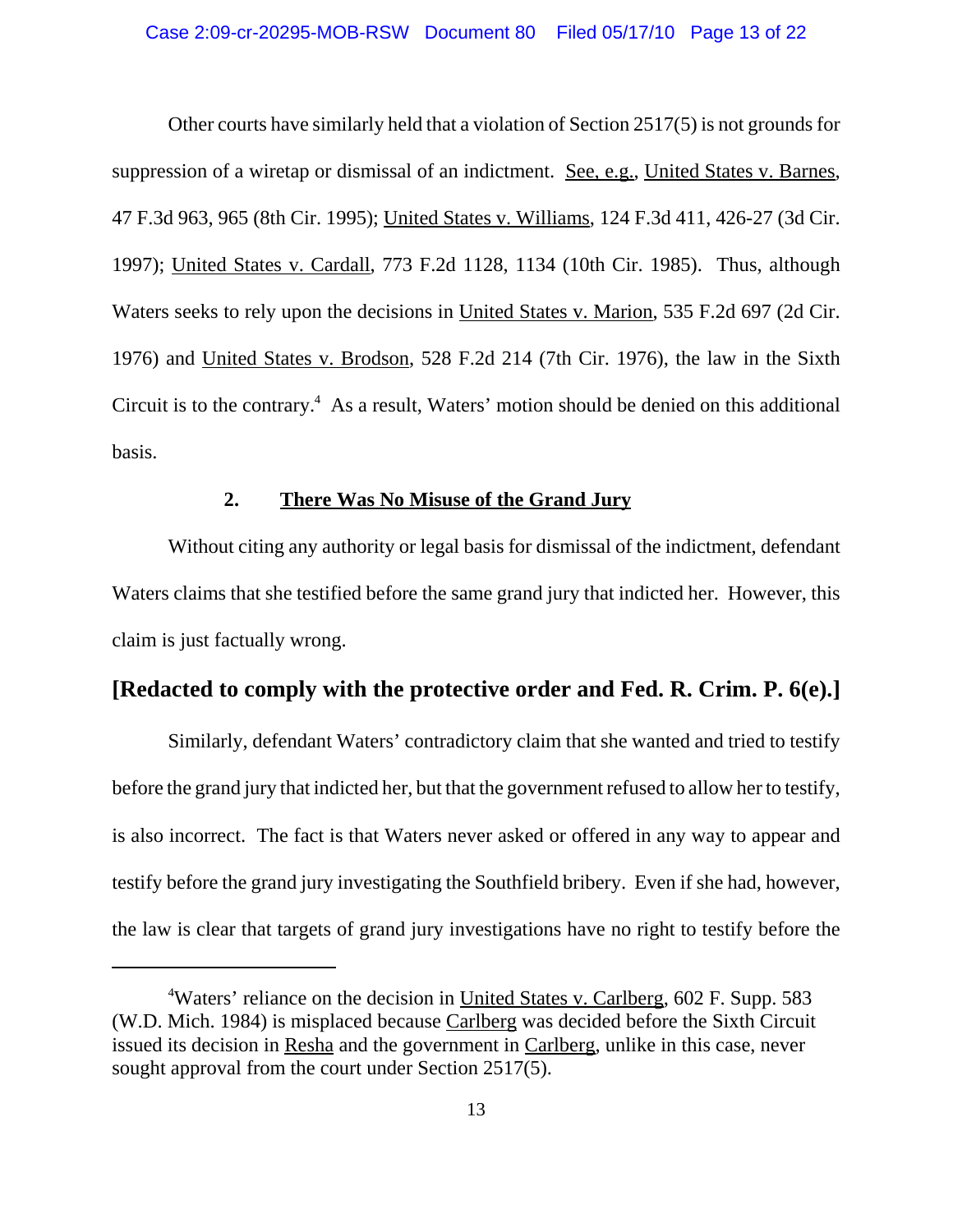#### Case 2:09-cr-20295-MOB-RSW Document 80 Filed 05/17/10 Page 14 of 22

grand jury. In fact, the two cases cited by Waters in her motion to support her claim that she has a right to testify to the grand jury (see Waters Motion at 8, n.7–Docket No. 65), actually hold that no such right exists. See United States v. Leverage Funding System, Inc., 637 F.2d 645, 648 (9th Cir. 1980) ("an accused has no right to be called as a witness before the grand jury that is considering his or her indictment"); United States v. Gardner, 516 F.2d 334, 339 (7th Cir. 1975) (defendant has not right to appear before a grand jury). Additionally, the U.S. Attorney's Manual specifically states that there is "no legal obligation" to have a target testify. See 9-11.152. As a result, there are no grounds to dismiss the Indictment on this basis.

### **[Redacted to comply with the protective order and Fed. R. Crim. P. 6(e).]**

### **4. The Indictment Properly States the Elements of 18 U.S.C. § 666**

In her motion to dismiss, Waters raises various arguments concerning the Section 666 charges and whether the First Superseding Indictment states a valid claim.

#### **a. The Indictment Alleges that the Transaction Involved \$5,000**

Waters argues that the Indictment does not allege that the "business" transactions at issue involved \$5,000 or more, other than the bribe amounts paid by Riddle and Waters to co-defendant Lattimore. Waters also alleges that the government has not produced any documentary evidence thus far. On these grounds, Waters seeks dismissal of the Indictment.

Waters' motion is without merit for several reasons.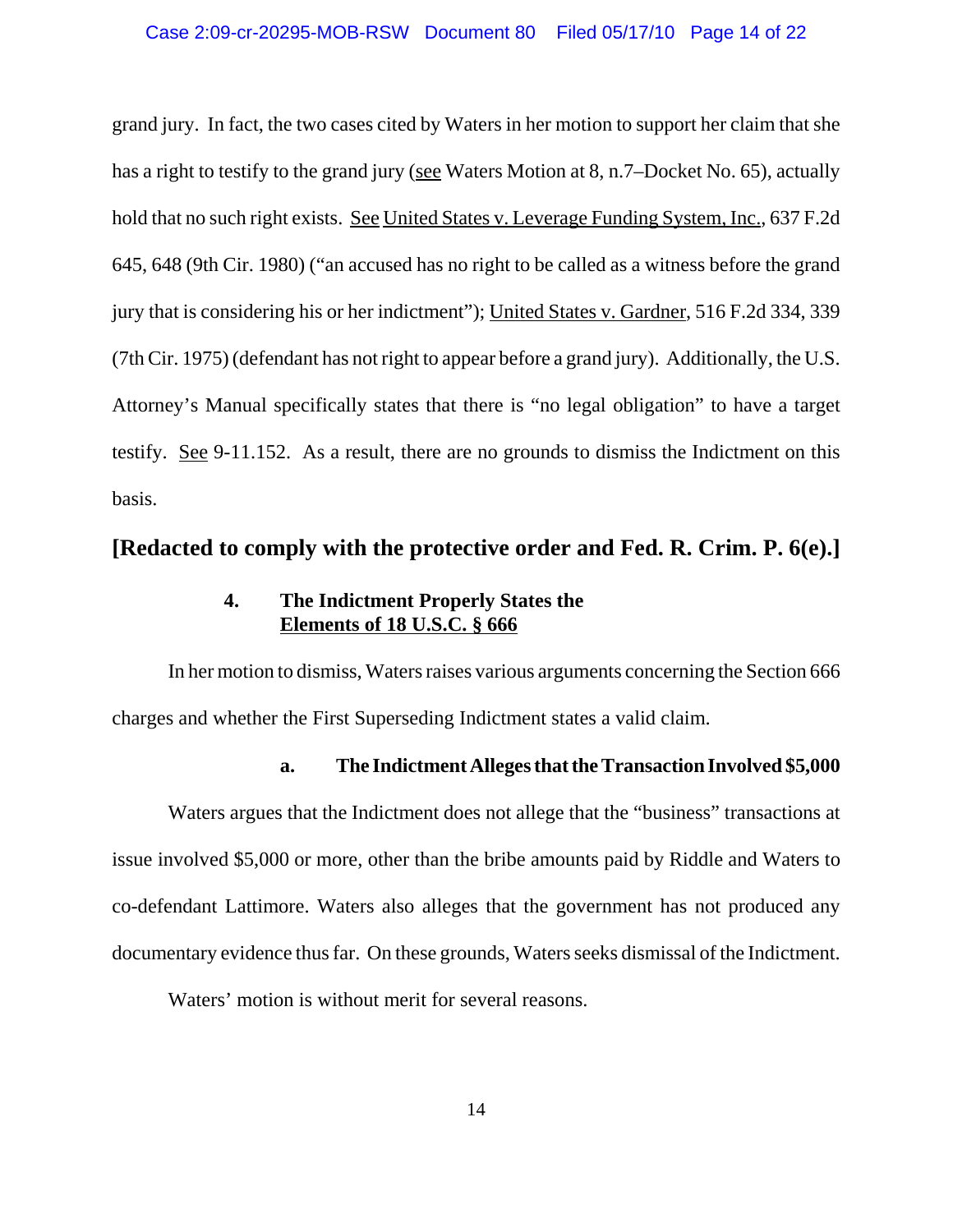### Case 2:09-cr-20295-MOB-RSW Document 80 Filed 05/17/10 Page 15 of 22

First, each of the three counts of the Indictment specifically alleges that the defendants paid the bribes "in connection with a business, transaction, or series of transactions of the City of Southfield involving \$5,000 or more." This language tracks the language of Section 666(a). As a result, on its face, the Indictment states a valid charge under the statute. Given that the Indictment validly states a claim, Waters is really seeking to argue a Rule 29 motion before the trial even begins. This is improper and without legal basis because so long as the indictment adequately alleges a criminal offense, pretrial dismissals are limited to those rare situations where the undisputed facts can only lead to a determination that the accused is not guilty. United States v. Jones, 542 F.2d 661, 664 (6th Cir. 1976) (sufficiency of an indictment "may not be properly challenged by a pretrial motion on the ground that it is not supported by adequate evidence"); see United States v. Knox, 396 U.S. 77, 83, n. 7 (1969) (factual issues must be decided at trial, not in pretrial motion to dismiss).

Second, it is well established that the amount of a bribe can satisfy the \$5,000 requirement under Section 666(a). See, e.g., United States v. Mills, 140 F.3d 630, 633 (6th Cir. 1998); United States v. Zimmerman, 509 F.3d 920, 926 (8th Cir. 2007); United States v. Fernandes, 272 F.3d 938, 944 (7th Cir. 2001). In Mills, the Sixth Circuit upheld a district court decision that used the bribe amounts paid in analyzing whether the \$5,000 threshold had been met. Mills, 140 F.3d at 633. Where the bribe amounts were \$3,930 and \$3,500, both below the \$5,000 threshold, the Sixth Circuit upheld the dismissal of the counts that had been based on bribe amounts of less than \$5,000.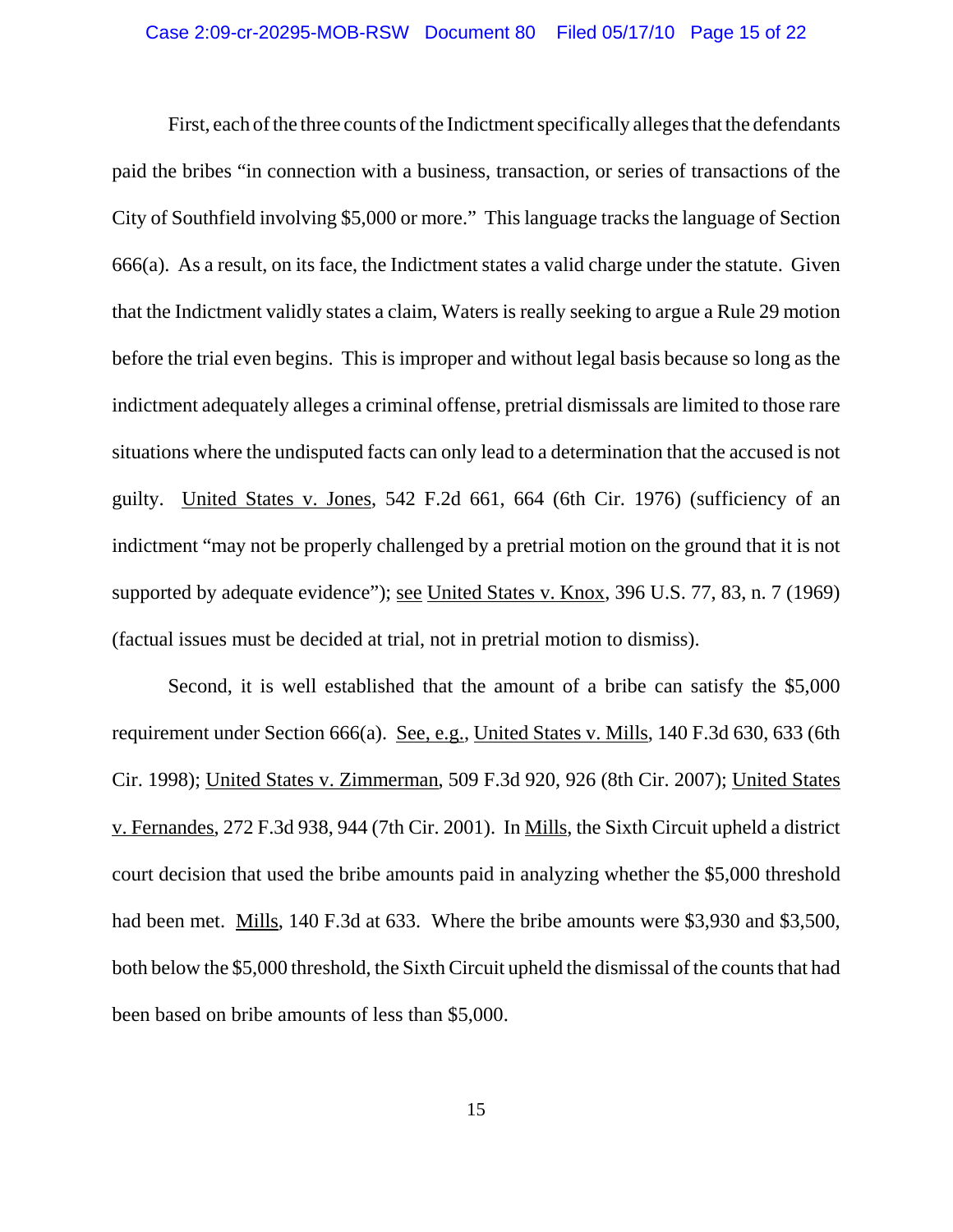#### Case 2:09-cr-20295-MOB-RSW Document 80 Filed 05/17/10 Page 16 of 22

The weakness of Waters' argument that the bribe amount cannot serve to satisfy the \$5,000 requirement is epitomized by Waters' reliance on a dissenting opinion from the Fifth Circuit in United States v. Marmolejo, 89 F.3d 1185, 1201-02 (5th Cir. 1996), as the only case supporting her position. Of course, the majority holding in Marmolejo is that the \$5,000 element may be satisfied by the bribe amounts. Id. at 1193-94. The Fifth Circuit noted that the best way to determine what a transaction or object is worth is to look at what someone was willing to pay for it, which was the bribe amount in excess of \$5,000 in that case. In this case, the defendants obviously valued the transaction at issue to be at least \$7,500 and \$5,000, thereby satisfying the threshold of \$5,000 or more.

The decisions cited by defendant Waters in her Addendum to her motion to dismiss (Docket No. 72) do not hold that the bribe amount cannot satisfy the \$5,000 element.<sup>5</sup> The fact remains that courts have repeatedly recognized that the bribe amount is sufficient to satisfy this element of the offense. Thus, at trial, the government will argue in response to the defendants' Rule 29 motions that it has satisfied this element of the Section 666(a) offense because of the bribe amounts at issue.

Third, the government anticipates that there will be testimony at trial from City of Southfield officials and others that the relocation of the Zeidman's Jewelry Store in

<sup>&</sup>lt;sup>5</sup>Waters is simply incorrect in her claim that the U.S. Attorney's Manual supports her position on this issue. In any event, the statute and Sixth Circuit authority interpreting the statute are controlling, as opposed to the manual. United States v. Myers, 123 F.3d 350, 356 (6th Cir. 1997) (U.S. Attorney's Manual provides no rights to criminal defendants).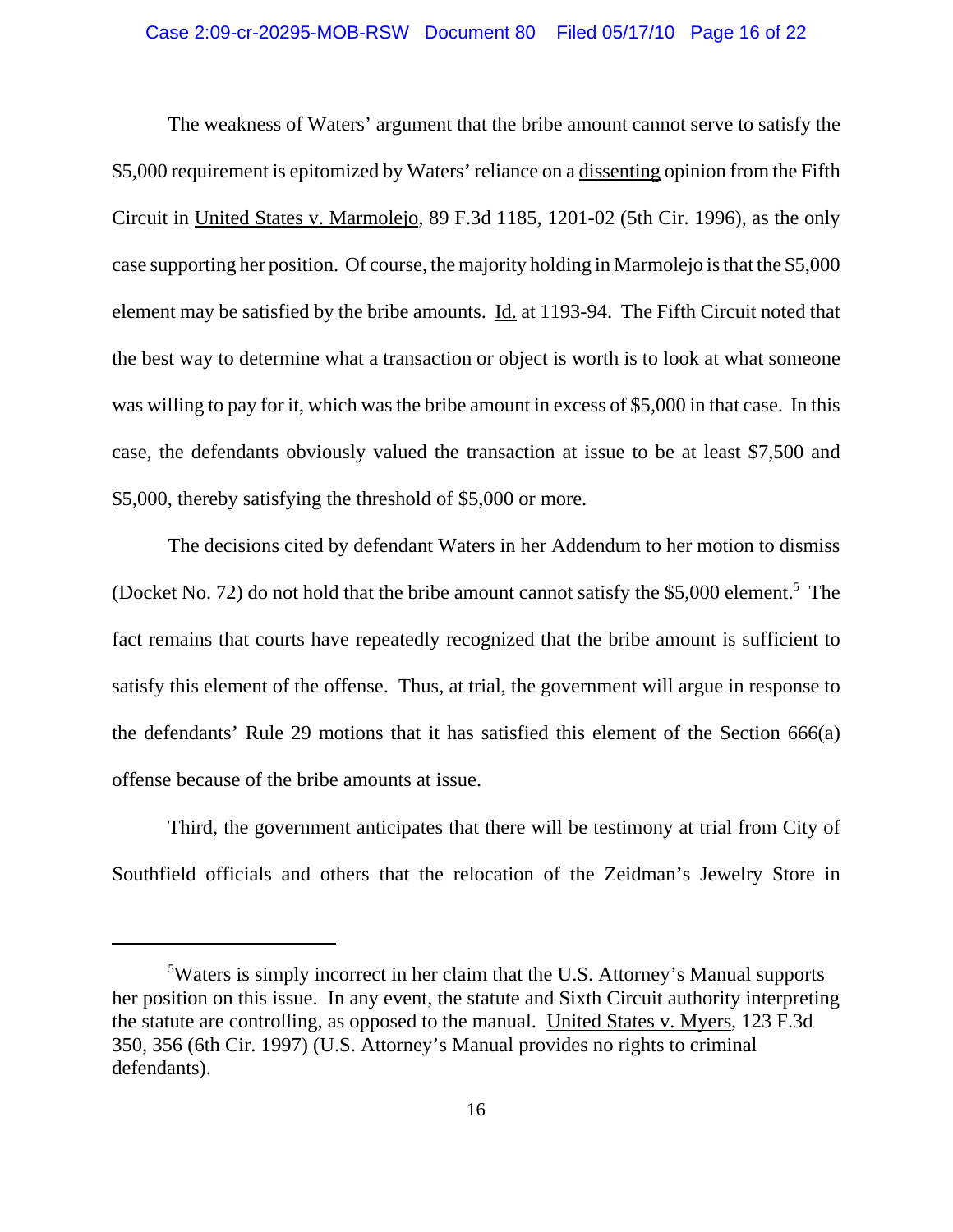#### Case 2:09-cr-20295-MOB-RSW Document 80 Filed 05/17/10 Page 17 of 22

Southfield was in fact a transaction of the City of Southfield involving \$5,000 or more. This is true in connection with various costs and revenue to the city from the transaction, as well as the fact that Zeidman's was making a million dollar investment in the project. For example, the City of Southfield's share in the property taxes each year from the Zeidman's Jewelry Store was over \$12,000. Although Waters argues that Section 666(a) was only meant to apply to the most serious of bribery cases, it is unclear why even under the defendant's logic this would not apply to her conduct since she paid \$12,500 in bribes on an important project to the City of Southfield involving a million dollar investment in the new jewelry store. In this way, the government anticipates that at trial it will produce evidence sufficient to meet all of the elements of the Section 666 offense, including the value of the transaction and the bribes at issue.

#### **b. The Indictment Alleges that the City of Southfield Received Federal Assistance of \$10,000 in a One Year Period**

Waters argues that the Indictment should be dismissed because she says it fails to state the \$10,000 jurisdictional threshold. Waters is incorrect in that she seeks to ignore the language of the statute, she avoids recognizing the nature of the criminal activity, and she is unaware of relevant precedent.

Among other things, Section 666(a) criminalizes bribes paid to local and state officials. Section 666(a) is limited, however, in that Section 666(b) requires that "the organization, government, or agency receives, in any one year period, benefits in excess of \$10,000 under a Federal program involving a grant, contract, subsidy, loan, guarantee,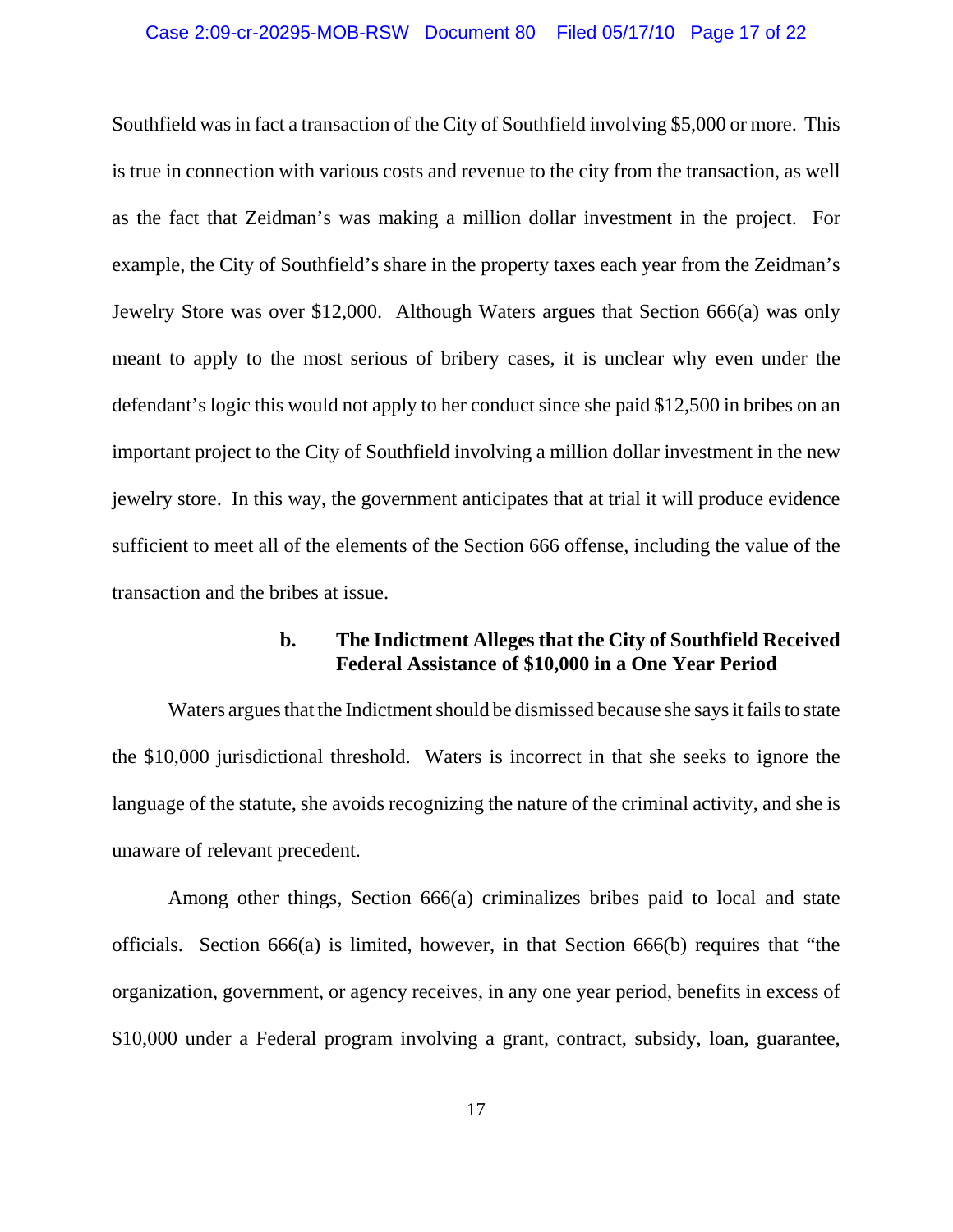#### Case 2:09-cr-20295-MOB-RSW Document 80 Filed 05/17/10 Page 18 of 22

insurance, or other form of Federal assistance." The term "in any one year period" is defined as a "continuous period that commences no earlier than twelve months before the commission of the offense or that ends no later than twelve months after the commission of the offense. Such period may include time both before and afer the commission of the offense." The Indictment in this case makes the necessary allegations and is valid on its face.

The Indictment alleges that between April 2007 and May 2008, the defendants conspired with each other "to corruptly give, offer, and agree to give approximately \$12,500 to William Lattimore with intent to influence and reward Lattimore." First Superseding Indictment **[114]** 3. The two bribes paid by the defendants were alleged to have been paid on August 1, 2007 and October 12, 2007. Id.  $\P$  10 & 18. The Indictment also alleges that the "City of Southfield was a local government that received federal assistance in excess of \$10,000 during the one year period beginning July 1, 2007 and ending June 30, 2008." Id. ¶ 1. Thus, the bribes were alleged to have been paid during the one year period that Southfield received in excess of \$10,000 in federal assistance, and the Indictment states valid claims.

Waters argues, however, that because part of the conspiracy took place between April 2007 and June 2007, before the one year jurisdictional period alleged in the Indictment, that this fact somehow should cause the Indictment to be dismissed. Waters does not and cannot cite any legal authority for such a proposition. Other courts addressing similar issues, however, hold otherwise. For example, in United States v. Baldridge, 559 F.3d 1126, 1138 (10th Cir. 2009), the court held that Section 666 "does not require all the illegal conduct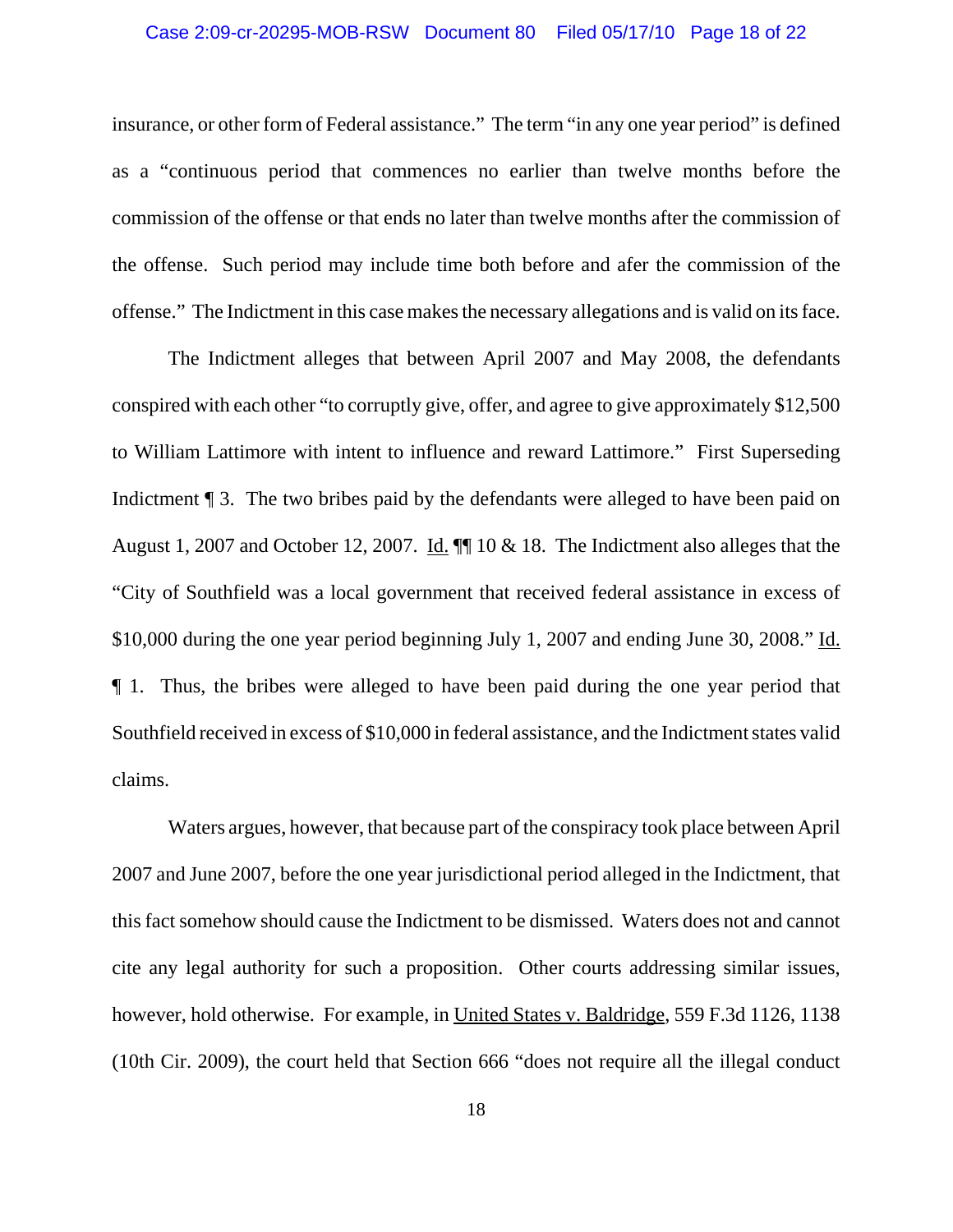#### Case 2:09-cr-20295-MOB-RSW Document 80 Filed 05/17/10 Page 19 of 22

occur during the twelve month period in which the benefits were received." In the same way, it is not required by Section 666 that all of the defendants' illegal conduct or acts in furtherance of the conspiracy took place during the one year jurisdictional period alleged in the Indictment.

In her argument, Waters also seeks to ignore the nature of a conspiracy charge under Section 371. A conspiracy is simply an agreement to commit an illegal act. In this case, it was an agreement to pay bribes to co-defendant Lattimore in August and October 2007, during the jurisdictional period. The fact that part of the conspiracy took place before the alleged fiscal year starting July 1, 2007 does not provide any grounds to dismiss the Indictment or to exclude evidence. For example, it would be nonsensical for a district court to exclude evidence of a three-month plan to rob a bank, where the conspirators conducted surveillance and purchased guns and masks just because the bank did not become insured by the FDIC until the day before the actual bank robbery took place. Obviously, the evidence of the conspiracy during the three months leading up to the robbery of a newly FDIC insured bank would be highly relevant and admissible. Just as in a bank robbery case, the government need not prove that the defendants in this case had any knowledge concerning whether the City of Southfield received any money from the federal government. This example illustrates the meritless nature of Waters' strained, technical argument. The meritless nature of the argument is further established by her failure to cite any case under Section 666 or otherwise excluding evidence of a conspiracy that occurred before all of the jurisdictional elements had come into place.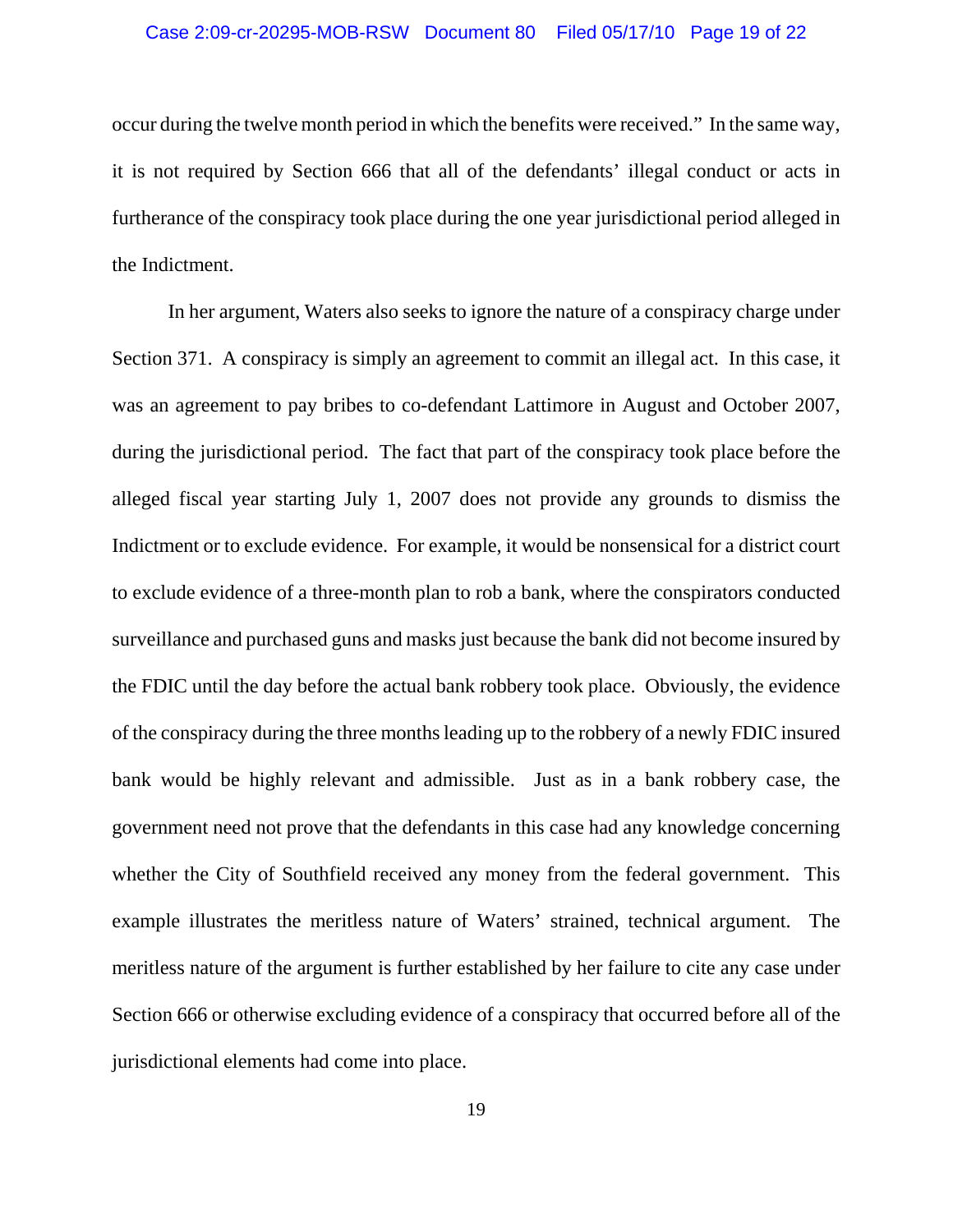### Case 2:09-cr-20295-MOB-RSW Document 80 Filed 05/17/10 Page 20 of 22

Waters also complains that the government has not identified any documentary exhibits concerning the issue of whether the City of Southfield received federal funds in excess of \$10,000. Again, however, Waters seeks to raise Rule 29 arguments before the trial even begins. This is not a valid pretrial motion. United States v. Jones, 542 F.2d 661, 664 (6th Cir. 1976). The government anticipates that it will present testimony at trial from city officials of Southfield regarding the federal funds that the city received during the period at issue, thereby satisfying the jurisdictional threshold. In fact, the testimony will establish that the City of Southfield receives over \$500,000 in block grants every fiscal year from the federal government, including during the period at issue.

## **[Redacted to comply with the protective order and Fed. R. Crim. P. 6(e).]**

In any event, the government agrees that any interceptions from September 13, 2007 and October 13, 2007 should be suppressed, and it will not seek to introduce any such calls, including the originally identified Exhibit 2(Q) from October 13. Similar mistakes in calculating thirty day interception periods have occurred in other wiretap cases, and the courts in those cases have imposed the same remedy. See, e.g., United States v. Gangi, 33 F. Supp.2d 303, 308-09 (S.D.N.Y. 1999) (court suppresses the thirty-first days on two of the wiretap extensions); United States v. Pichardo, 1999 WL 649020, at \*3 (S.D.N.Y. 1999) (court suppresses calls intercepted one day after wiretap order had expired). In fact, in Gangi, the district court rejected the defense's request to suppress the entire wiretap based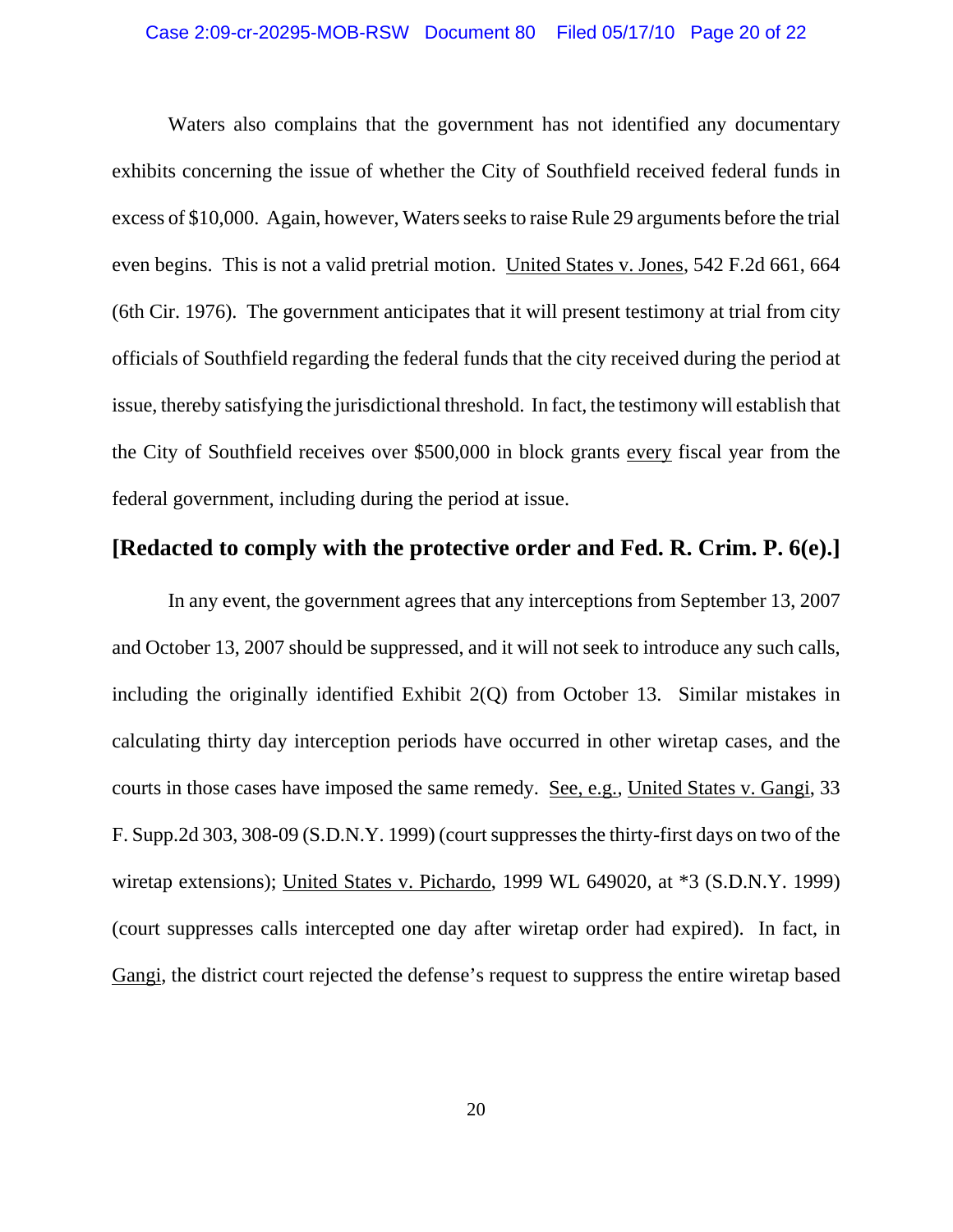on the one-day miscalculation. Gangi, 33 F. Supp.2d at 309. No further remedy is necessary in this case because

# **[Redacted to comply with the protective order and Fed. R. Crim. P. 6(e).]**

<sup>6</sup> Beyond that, Waters has not and cannot identify any evidence that was derived from the calls that were erroneously intercepted on September 13 or October 13, 2007. As a result, there are no grounds for dismissal of the Indictment or suppression of the wiretap based on this argument by the defense.

#### **IV. CONCLUSION**

For the foregoing reasons, the United States respectfully requests that the Court deny the defendants' motions.<sup>7</sup>

Respectfully submitted,

BARBARA L. McQUADE United States Attorney

s/ Robert Cares ROBERT CARES Assistant U.S. Attorney

s/ David A. Gardey DAVID A. GARDEY U.S. Department of Justice 211 West Fort Street, Suite 2001 Detroit, Michigan 48226-3211 Telephone: (313) 226-9591

DATED: May 17, 2010

 $7$ The government requests the right to file supplemental briefs if necessary given the limited time allotted to respond to Waters' motions.

<sup>&</sup>lt;sup>6</sup> It should be noted that Waters was represented by another attorney at the April 24, 2009 meeting, not Mr. Convertino.